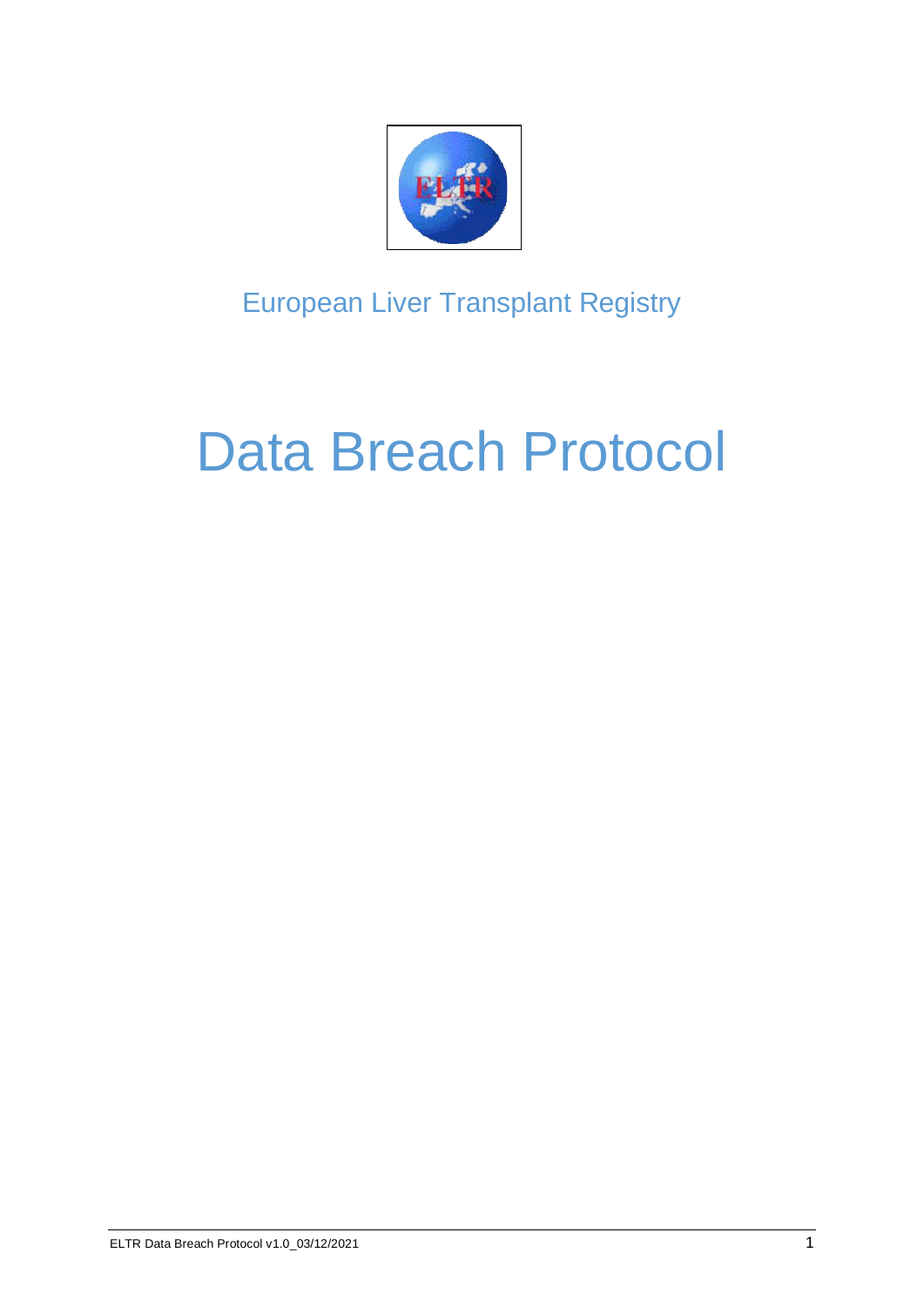# **Contents**

|               | Data breach and purpose of protocol    | 3  |
|---------------|----------------------------------------|----|
| $\mathcal{P}$ | Protocol                               | 5  |
| Appendix 1    | Data Security Breach - Incident Report | 9  |
| Appendix 2    | Guidelines on Personal Data Breach     | 10 |
|               | Notification under Regulation 2016/679 |    |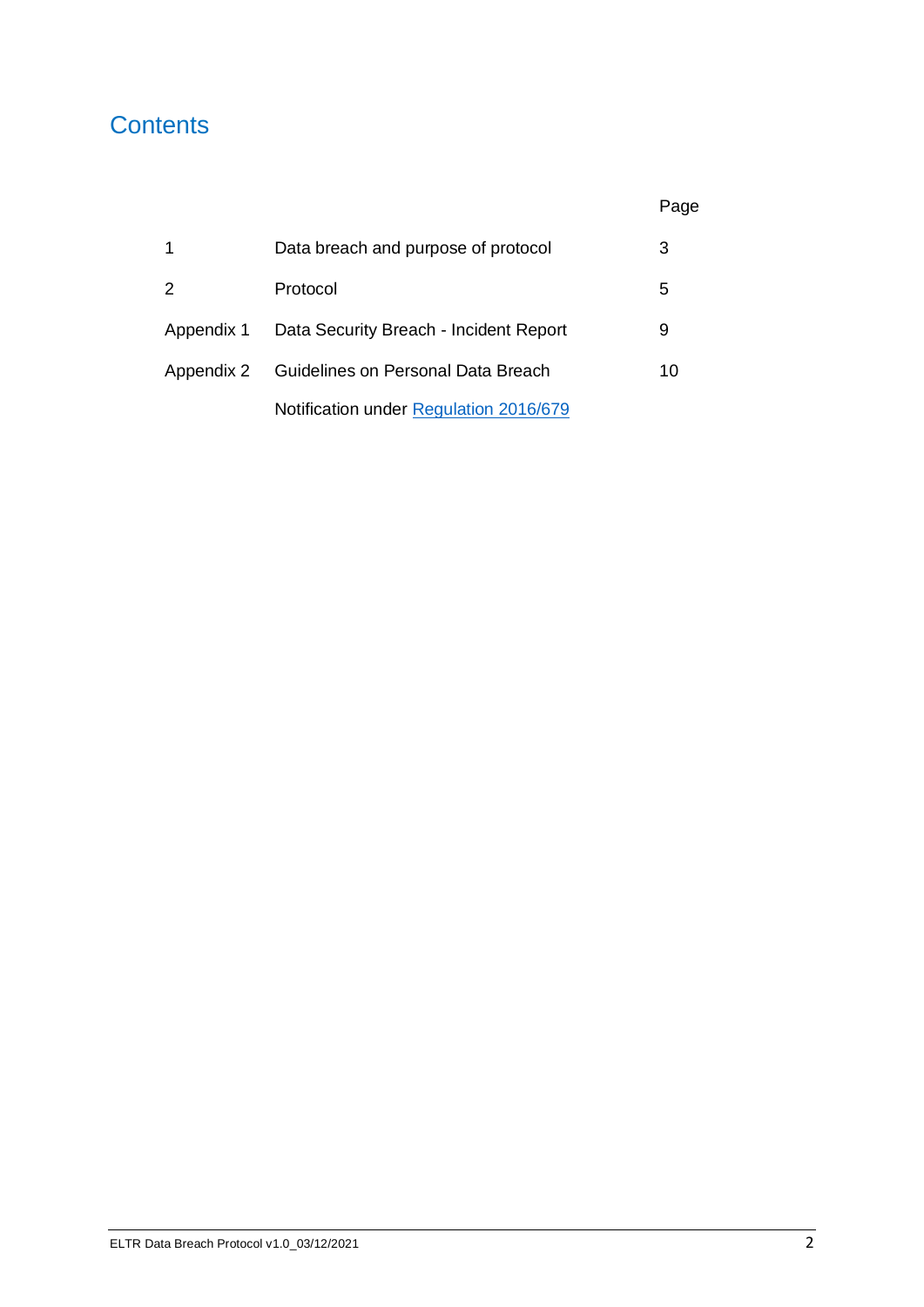## 1. Data breach and purpose of protocol

- 1.1. European Liver Transplant Registry (ELTR) has developed this personal data breach protocol as part of our strategic planning to ensure that ELTR is prepared to respond in a personal data breach situation. The focus of any breach response plan will be on prompt action to protect individuals and their personal data. ELTR is committed to:
	- (a) notifying the Data Protection Commission "Commission Nationale de l'Informatique et des Libertés" [\(CNIL\)](https://www.cnil.fr/en/home) of a personal data breach without undue delay and not later than 72 hours after becoming aware of it (unless the personal data breach is unlikely to result in a risk to the rights and freedoms of natural persons).
	- (b) notifying affected data providers without undue delay unless the personal data breach is unlikely to result in a high risk to the rights and freedoms of natural persons.
- 1.2. This protocol will be:
	- (a) circulated to all appropriate data processors. Data processors are required to alert ELTR immediately if the processor becomes aware of a breach of the personal data it is processing on behalf of ELTR
	- (b) advised to staff at induction and at periodic staff meetings/training.
- 1.3. The flow-chart overleaf (taken from the Article 29 Working Party Guidelines on Personal data breach notification under Regulation 2016/679, adopted on 3 October 2017) summarises the steps to be taken:
- 1.4. Definitions:

In this protocol, the following terms shall have the following meanings<sup>1</sup>:

- 1.4.1. "**Aware**": a data controller should be regarded as having become "aware" when that controller has a reasonable degree of certainty that a security incident has occurred that has led to personal data being compromised.
- 1.4.2. "**Damage**": the personal data has been altered, corrupted, or is no longer complete.
- 1.4.3. "**Destruction**": the data no longer exist or no longer exist in a form that is of any use to the controller.
- 1.4.4. "**Loss**": the data may still exist, but the controller has lost control or access to the data, or no longer has the data in its possession.
- 1.4.5. "**Personal data breach**": per Article 4(12) GDPR: "a breach of security leading to the accidental or unlawful destruction, loss, alteration, unauthorised disclosure of, or access to, personal data transmitted, stored or otherwise processed"
- 1.4.6. "**Temporary loss of data**": an incident resulting in personal data being made unavailable for a period of time.
- 1.4.7. "**Unauthorised or unlawful processing**" may include disclosure of personal data to (or access by) recipients who are not authorised to receive (or access) the data, or any other form of processing which violates the GDPR.

<sup>&</sup>lt;sup>1</sup> Definitions taken from GDPR and WP250 ("Guidelines on Personal data breach notification under [Regulation 2016/679\)](file:///C:/Users/vince/Downloads/20180713_wp250rev_01_en_C521EC14-99FD-FB6A-F550FB846F60A5C1_49827%20(1).pdf).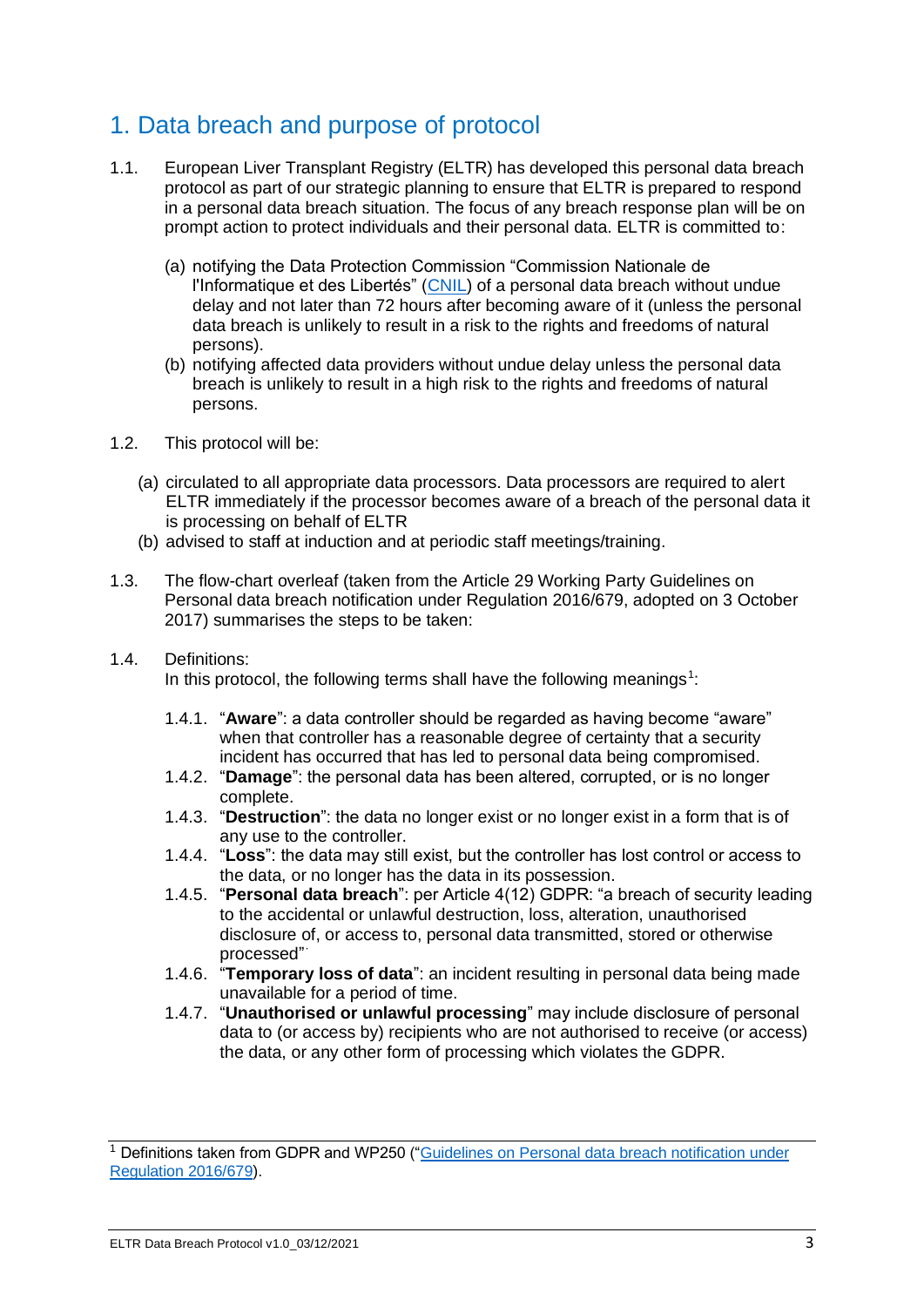

- 1.5. A data security breach can happen for several reasons, including:
	- Human error
	- Loss or theft of paperwork, or any device containing data
	- Break-ins, burglary, mugging
	- Inappropriate access controls allowing unauthorised use/access
	- Equipment failure and inadequate system back-ups
	- A disaster such as flood or fire
	- Phishing or blagging (where information is obtained by deception or spoofing)
	- Malicious attacks such as hacking or ransomware attack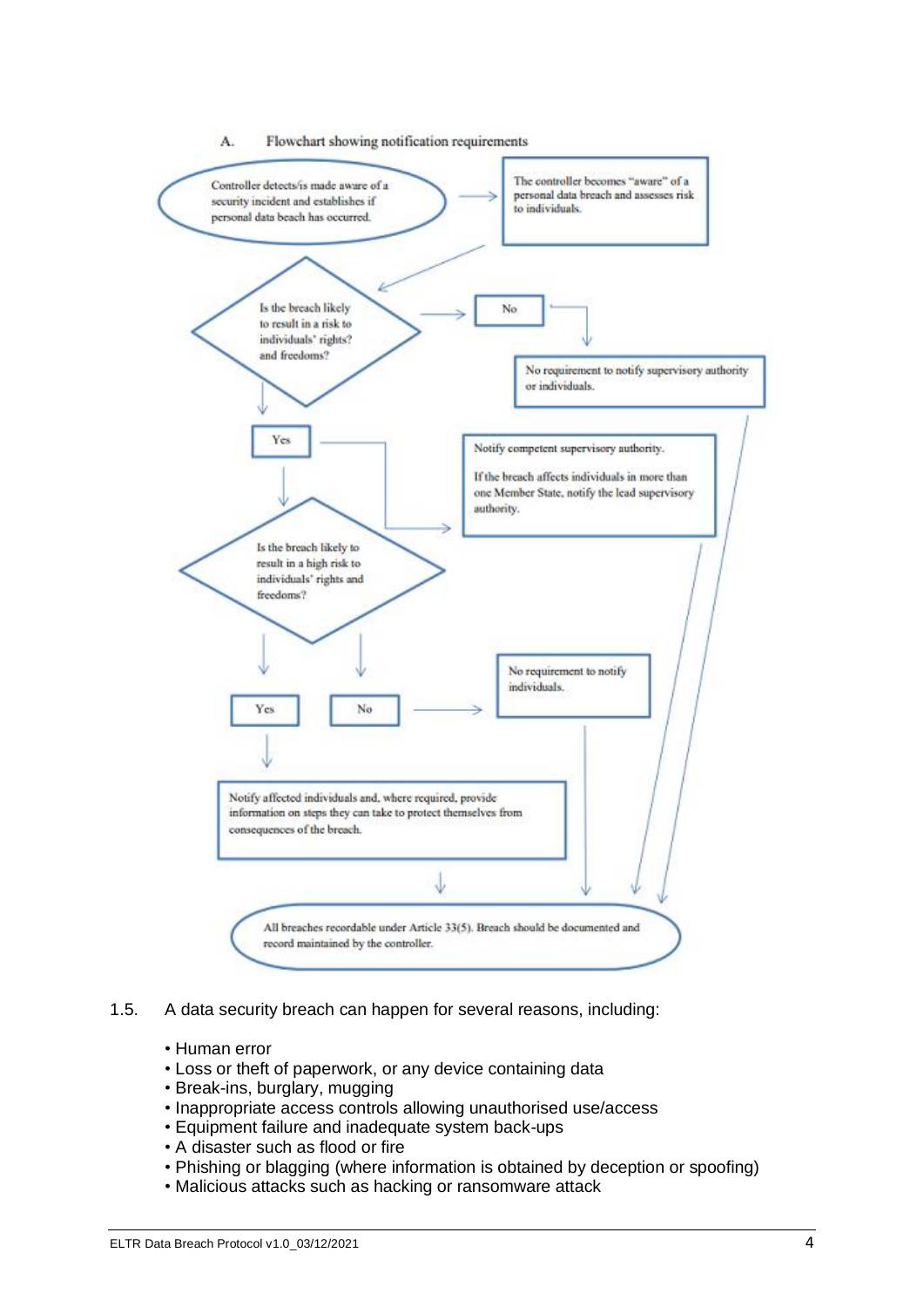- 1.6. Personal data breaches can result in adverse effects on individuals which can result in physical, material, or non-material damage. This could include causing the data subject embarrassment, distress, or humiliation. Other adverse effect could include: *"loss of control over their personal data, limitation of their rights, discrimination, identity theft or fraud, financial loss, unauthorised reversal of pseudonymisation, damage to reputation, loss of confidentiality of personal data protected by professional secrecy, significant economic or social disadvantage*" to affected individuals (WP250 rev.01).
- 1.7. Personal data breaches can also be damaging to ELTR as they can result in:

• Damage to the relationship of trust we have built with our data providers and liver transplant community,

• Loss of, deletion of, or damage to personal data, which is essential to the administration of ELTR,

• Damage to the reputation of ELTR,

• Administrative fines in accordance with the provisions of Data Protection legislation, enforcement action, and/or litigation.

#### 2. Protocol

In case of a personal data breach, ELTR will follow the following protocol:

2.1. Identify that there is an issue and alert the relevant people

2.1.1. The ELTR DPO shall be notified as soon as possible.

2.1.2. The ELTR DPO shall notify the General Manager, the ELTR Biostatistician and the IT provider/hosting company as soon as possible.

| <b>Emergency contact:</b> | Vincent Karam, PhD. (DPO)<br>Tel: (33) 145593437 |  |  |
|---------------------------|--------------------------------------------------|--|--|
|                           | Email: vincent.karam-ext@aphp.fr                 |  |  |

- 2.1.3. The ELTR DPO shall gather the ELTR team to assess the potential exposure/loss and undertake appropriate containment/mitigation/remediation measures.
- 2.1.4. The ELTR DPO shall start a written chronology of events, recording all relevant matters, including:
	- (a) Date and time of notification of the breach (using the format DD/MM/YYYY and am/pm as appropriate).
	- (b) If the notification relates to a potential breach, details of any preliminary investigation (if required) in order to establish whether or not a breach has in fact occurred.
	- (c) Details of who reported the matter.
	- (d) Details of what was known/suspected at that initial stage.
	- (e) Details of what system/dataset is involved.
	- (f) Assessment of risk to the rights and freedoms of natural persons.
	- (g) Immediate actions undertaken (investigation, containment, mitigation, recovery, etc).
	- (h) Details of the team gathered to assist.
	- (i) Details of the tasks allocated to each team member.
	- (j) At the same time as (g), notification to CNIL within 72 hours after having become aware.
	- (k) Notification to the affected center(s) or Organ Sharing Organization(s), if required, without undue delay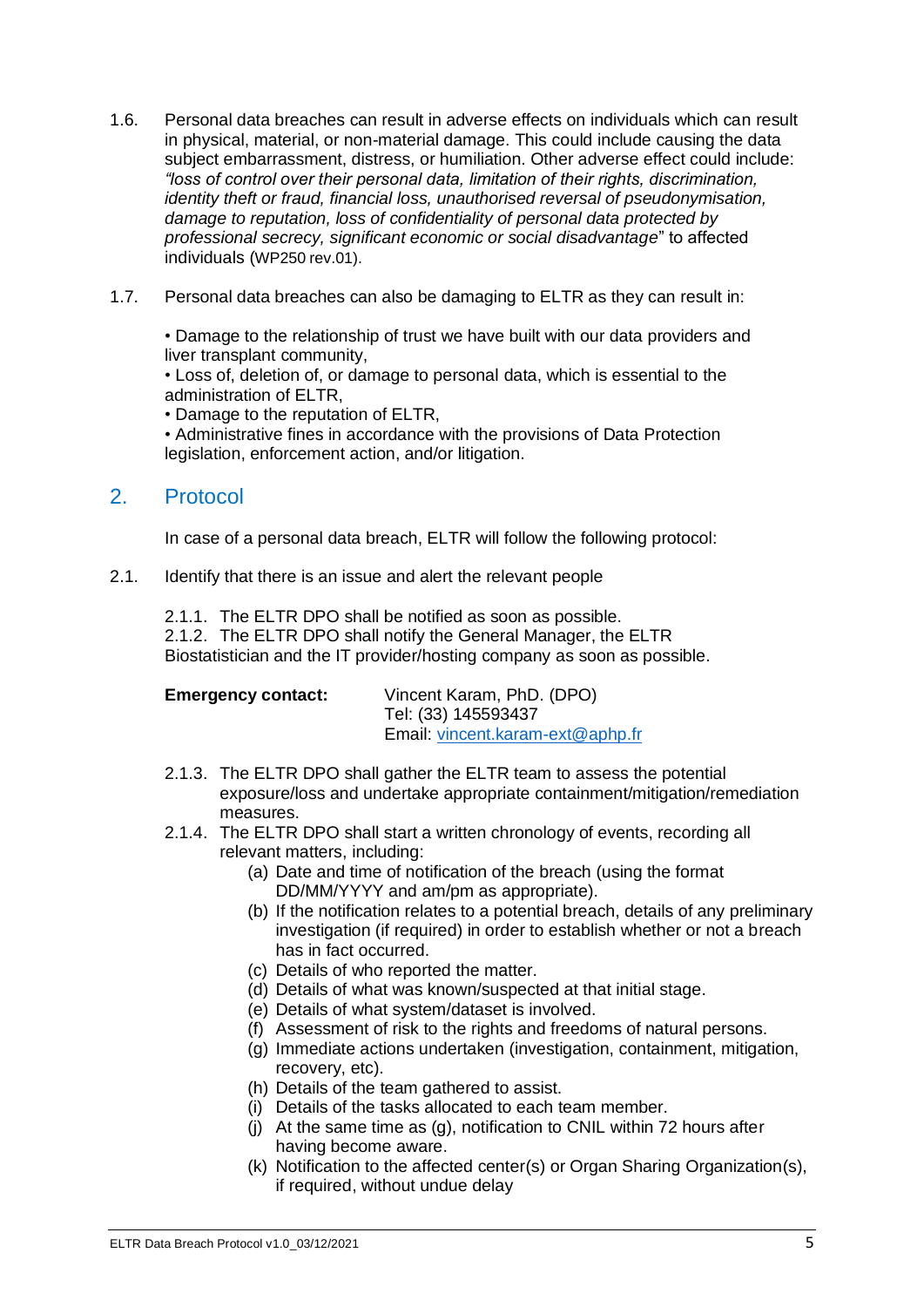- 2.1.5. Regardless of whether (or not) a decision is made to notify the CNIL, all documentation relating to documenting a (potential/reported/suspected) personal data breach including but not limited to the documentation required by [Article 33\(5\) GDPR](https://www.privacy-regulation.eu/en/33.htm) shall be stored on ELTR's Risks Register.
- 2.2. Containment, mitigation, and recovery
	- 2.2.1. ELTR will immediately seek to contain the matter (insofar as that is possible) and shall take all necessary steps to mitigate any further exposure of the personal data held.
	- 2.2.2. Where the data breach relates to an IT system and/or electronic data, contact shall be immediately made with the data processor responsible for IT support in ELTR. Their advice and assistance should be sought in relation to appropriate measures of containment, quarantine, preservation of data and logs etc.
	- 2.2.3. Depending on the nature of the breach/threat to the personal data, this may involve:
		- (a) a quarantine of some or all PCs, networks etc.
		- (b) directing staff not to access PCs, networks, devices etc.
		- (c) suspending accounts,
		- (d) audit of the records held on backup server/s,
		- (e) ascertain the nature of what personal data may potentially have been exposed.
	- 2.2.4. Consider a quarantine of manual records storage area/s and other areas as may be appropriate.
	- 2.2.5. In appropriate cases, immediate consideration should be given to retaining an IT forensics specialist and obtaining legal advice.
- 2.3. Assess Risk
	- 2.3.1. ELTR shall undertake an assessment in relation to the risk: is the personal data breach likely to result in a risk to the rights and freedoms of natural persons?
	- 2.3.2. Classification of that risk:
		- No risk?
		- Risk?
		- High risk?

If it is assessed that there is "no risk", the reasons for that decision must be recorded.

- 2.3.3. When assessing risk, ELTR shall have due regard to the sensitivity of the data and the category of the data subject in order to ascertain whether they may be placed at greater risk because of the breach.
- 2.3.4. ELTR may not be required to notify the CNIL and data providers if the breach is unlikely to result in a risk to their rights and freedoms, e.g., the data were securely encrypted with state-of-the-art encryption, and the key was not compromised in any security breach.
- 2.3.5. ELTR shall have regard to the recommendations made by the European Union Agency for Network and Information Services (ENISA) for a [methodology](https://www.enisa.europa.eu/publications/dbn-severity) in assessing the severity of a breach.
- 2.3.6. If a decision is taken not to notify the CNIL and/or affected data providers, the justifications for that decision will be documented and stored on ELTR's Risks Register.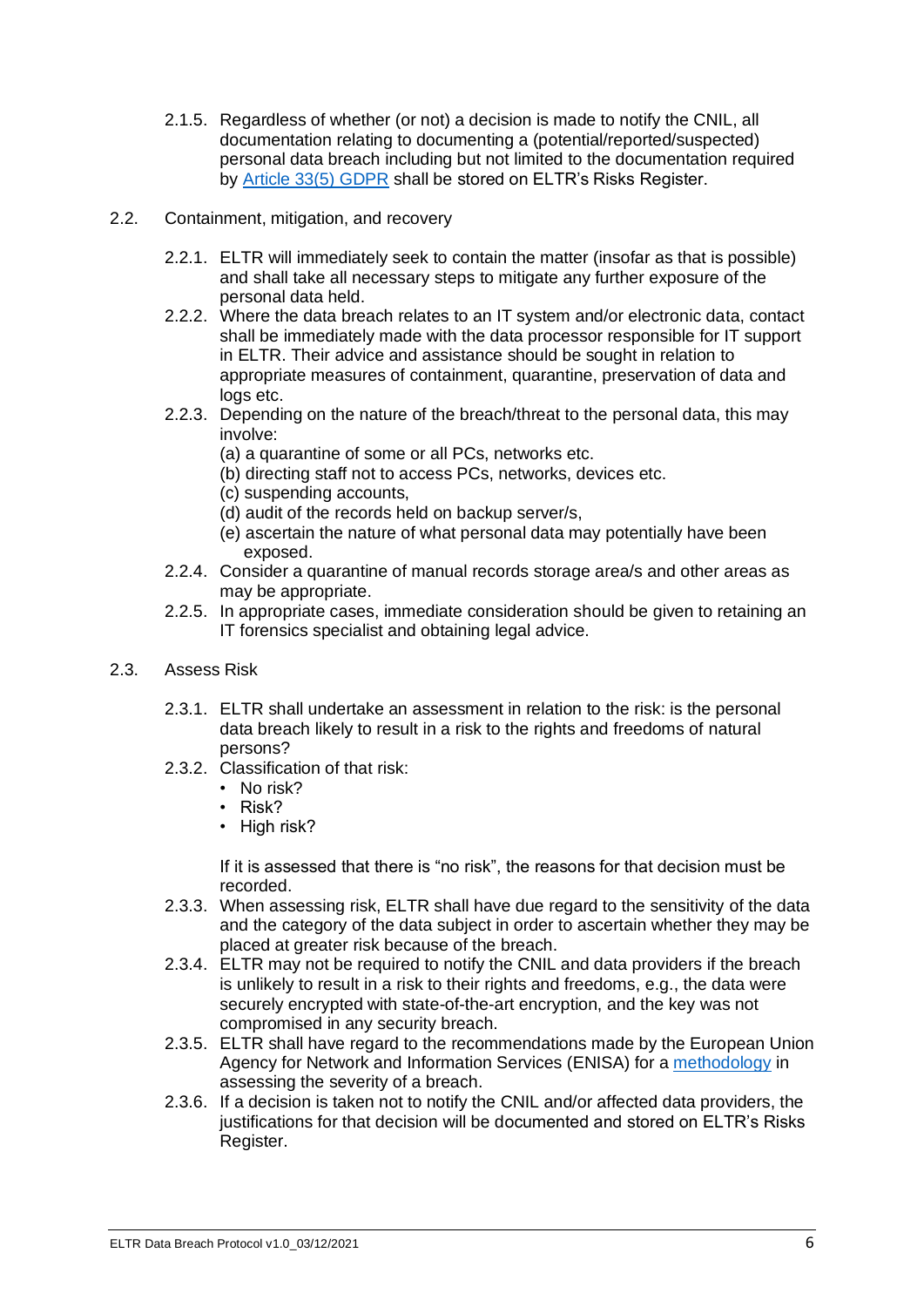#### 2.4. Notification

2.4.1. Reporting of incidents to the Data Protection Commissioner ("CNIL"): All incidents in which personal data and sensitive personal data has been put at risk shall be reported to the CNIL without undue delay and where feasible, not later than 72 hours after having become aware of it unless it does not result in a risk to the rights and freedoms of data subjects.

#### **CNIL Contact details**

| Le délégué à la protection des données à la CNIL |
|--------------------------------------------------|
|                                                  |
|                                                  |
|                                                  |
|                                                  |

- 2.4.2. At a minimum, the initial notification to the CNIL shall contain the following:
	- The nature of the personal data breach.
	- The categories of data subjects (e.g., liver transplant patients).
	- Approximate number of data subjects affected.
	- Categories of personal data/records (e.g., health data).
	- Approximate number of personal data records concerned.
	- Name and contact details of the ELTR DPO (from where more information can be obtained).
	- Description of the likely consequences of the personal data breach (e.g. identity theft, fraud, financial loss, threat to professional secrecy etc).
	- Description of the measures undertaken (or proposed to be undertaken) by ELTR to address the breach (including, where appropriate, measures to mitigate its possible adverse effects).
	- Important note: where the exact details of any of the above are not vet known, this shall not delay a timely breach notification to the CNIL. Further information can follow, when available: "*the information may be provided in phases without undue further delay*"͘ (Article 33(4) GDPR).
- 2.4.3 If the controller chooses to only notify the Data Protection Commission, it is recommended that the controller indicates, where appropriate, whether the breach involves establishments located in other Member States.
- 2.4.4 Purpose of CNIL notification:
	- (a) Avoid an administrative fine: Failure to notify the Data Protection Commission as required under the Data Protection Act 2018 may result in an administrative fine.
	- (b) Advice: so that ELTR can obtain advice from the CNIL, and to ensure that its decisions about notifying (or deciding not to notify) affected data providers can be justified.
- 2.4.5 Notifying affected data providers

Following the risk-assessment conducted at 2.3.1, if the personal data breach is likely to result in a "high risk" to the rights and freedoms of natural persons, ELTR shall:

- (a) Contact the individuals concerned (whether by phone/email etc) without undue delay.
- (b) Advise that a data breach has occurred.
- (c) Provide the data providers with the detail outlined at 2.4.2 above.
- (d) Where appropriate, provide specific advice so that the data providers can protect themselves from possible adverse consequences of the breach (such as re-setting passwords).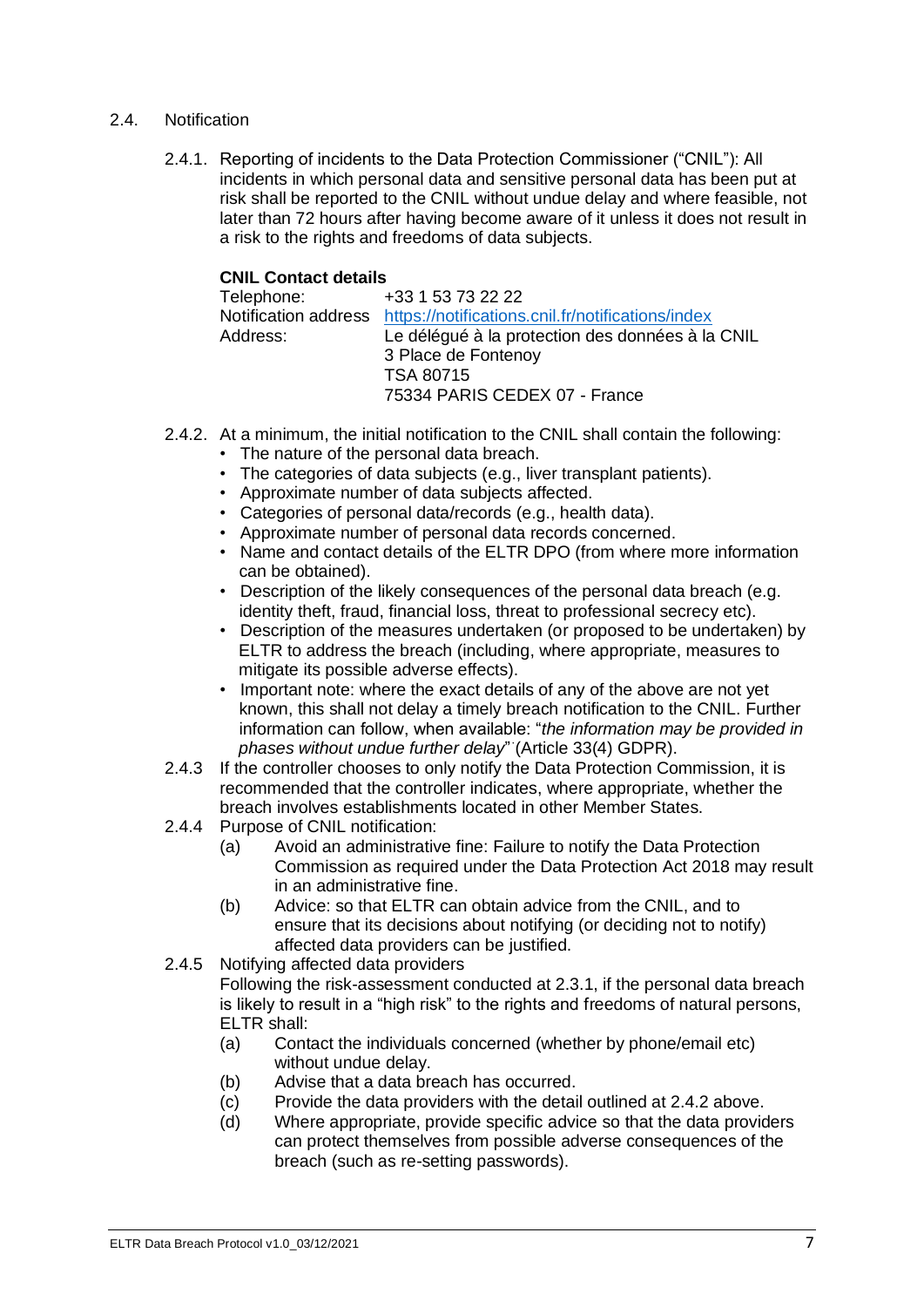- 2.4.6 The communication to the data subject shall not be required if any of the following conditions are met:
	- (a) ELTR has implemented appropriate technical and organisational protection measures, and those measures were applied to the personal data affected by the personal data breach, in particular those that render the personal data unintelligible to any person who is not authorised to access it, such as encryption;
	- (b) ELTR has taken subsequent measures which ensure that the high risk to the rights and freedoms of data providers is no longer likely to materialise;
	- (c) it would involve disproportionate effort. In such a case, there shall instead be a public communication or similar measure whereby the data providers are informed in an equally effective manner.
- 2.5. If the notified violation is the result of a cyber-attack, a complaint should be filed at the nearest police station or gendarmerie and all technical evidence in your possession should be made available to the investigators.
- 2.6. Post-event: After the initial response measures have been addressed, a full review should be undertaken in a timely manner. These should include the following:
	- 2.6.1 Review of the breach record per [Article 33\(5\)](https://www.privacy-regulation.eu/en/33.htm) document maintained by ELTR in its Risk Register.
	- 2.6.2 Details of learning outcomes, improvements, and safeguards should be identified.
	- 2.6.3 ELTR shall receive an appropriate briefing from the CNIL DPO (and/or such other external experts as may be retained to assist), and a copy of any investigation reports and any correspondence exchanged with the CNIL and/or affected data providers.
	- 2.6.4 ELTR will give careful consideration to whether disciplinary procedures should be initiated, if relevant.
	- 2.6.5 Where remedial actions are necessary, responsibility shall be allocated to individual(s): they shall be allocated responsibility for ensuring certain actions are completed within defined timeframes.
	- 2.6.6 Staff should be apprised of any changes to this protocol and of upgraded security measures. Staff should receive refresher training where necessary.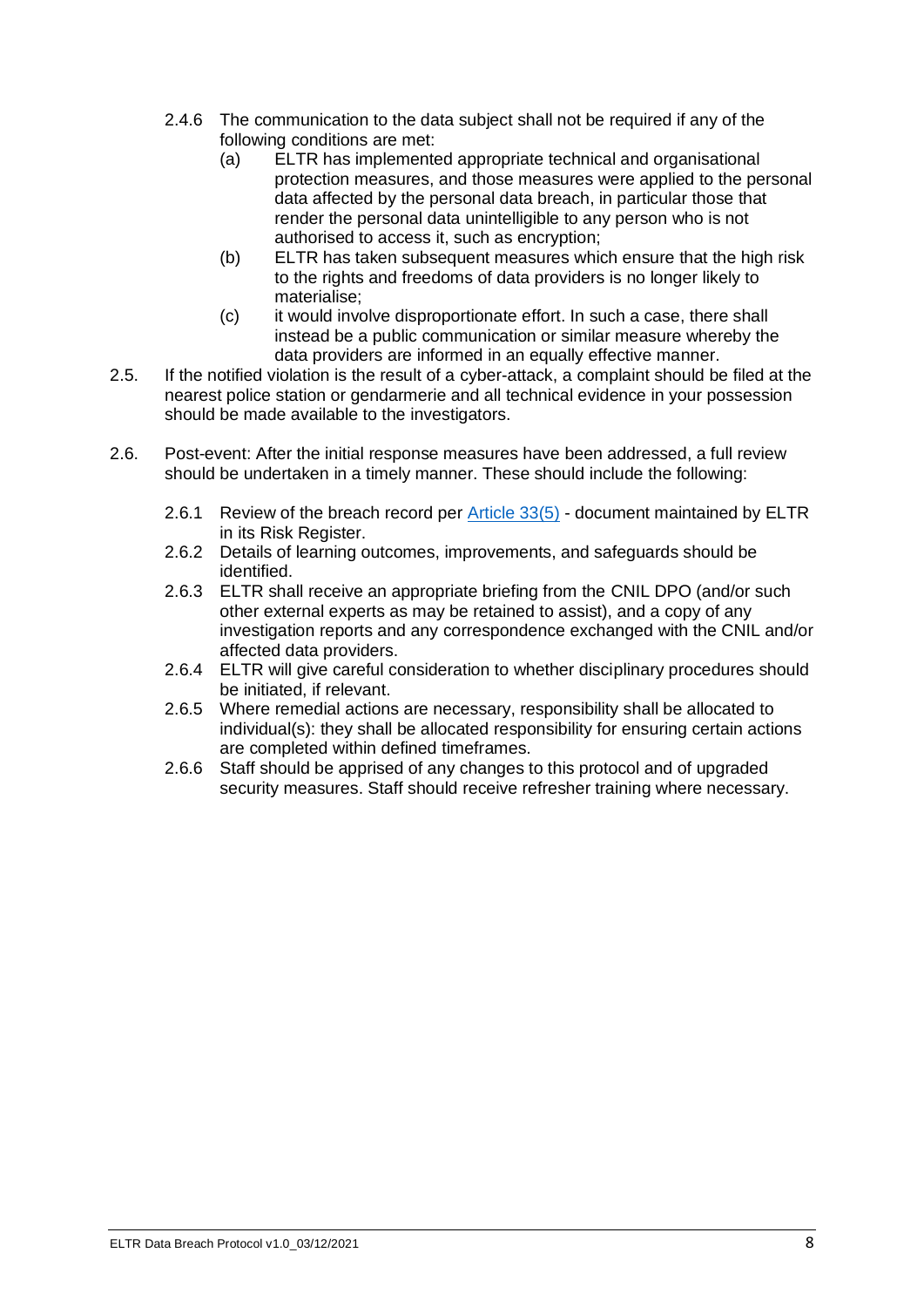# Appendix 1 - Data Security Breach – Incident report

CNIL [Online Incident Report](https://notifications.cnil.fr/notifications/index)

CNIL [Notification form \(pdf\)](https://rgpdfrance.com/wp-content/uploads/2018/02/cnil_formulaire_notification_de_violations.pdf)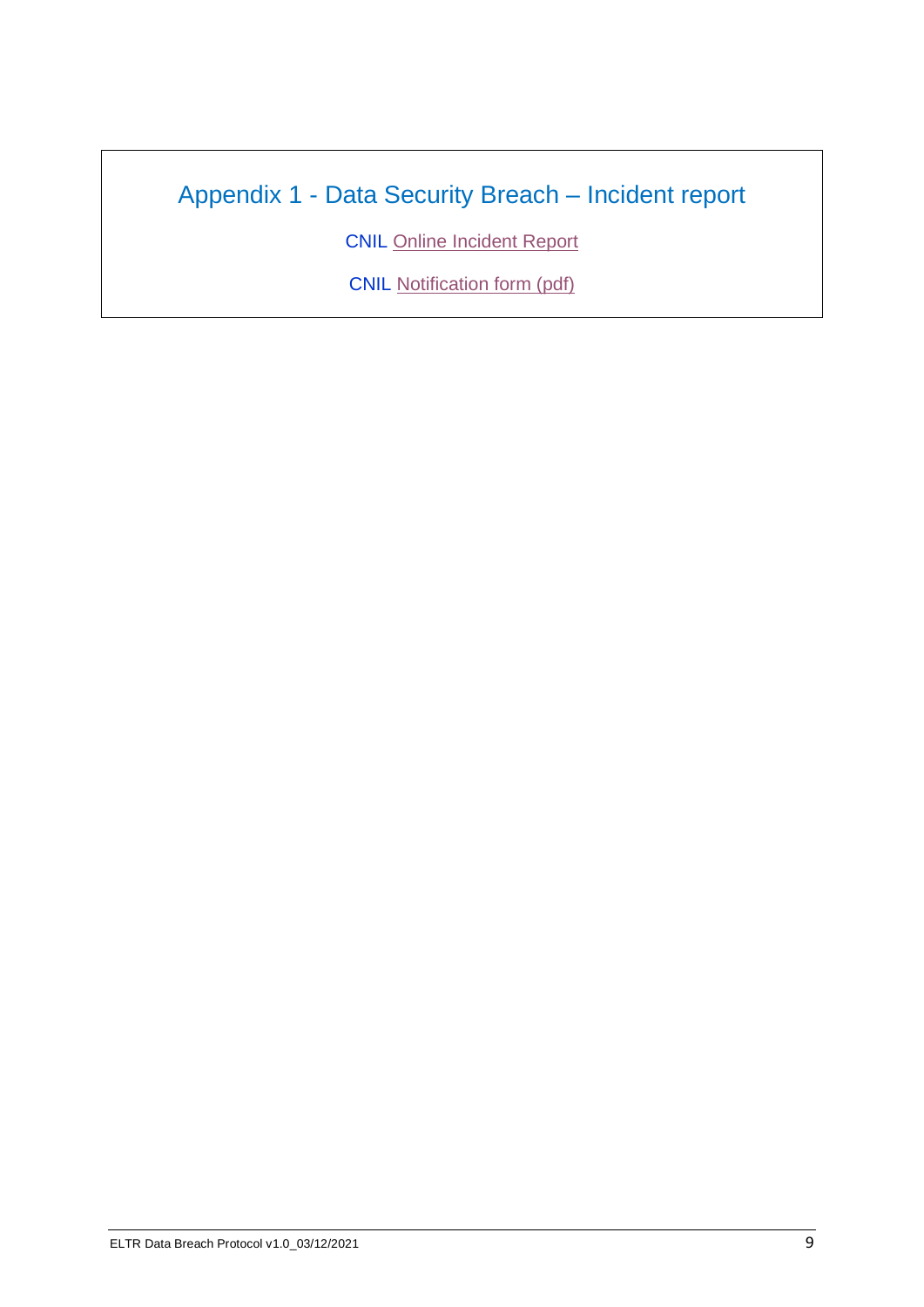# Appendix 2 - Guidelines on Personal Data Breach Notification under Regulation 2016/679

#### <https://ec.europa.eu/newsroom/article29/items/612052>

### Examples of personal data breaches and who to notify

The following non-exhaustive examples will assist controllers in determining whether they need to notify in different personal data breach scenarios. These examples may also help to distinguish between risk and high risk to the rights and freedoms of individuals.

| <b>Example</b>                                                                                                                                                                                                       | Notify the<br>supervisory<br>authority?                                                               | Notify the data<br>subject?                                                                                                                                                        | Notes/recommendations                                                                                                                                                                                                                                                                                             |
|----------------------------------------------------------------------------------------------------------------------------------------------------------------------------------------------------------------------|-------------------------------------------------------------------------------------------------------|------------------------------------------------------------------------------------------------------------------------------------------------------------------------------------|-------------------------------------------------------------------------------------------------------------------------------------------------------------------------------------------------------------------------------------------------------------------------------------------------------------------|
| i.<br>A controller<br>stored a backup<br>of an archive of<br>personal data<br>encrypted on a<br>USB key. The<br>key<br>is stolen during a<br>break-in.                                                               | <b>No</b>                                                                                             | <b>No</b>                                                                                                                                                                          | As long as the data are<br>encrypted with a state of<br>the art algorithm,<br>backups of the data exist<br>the unique key is not<br>compromised, and the<br>data can be restored in<br>good time, this may not<br>be a reportable breach.<br>However, if it is later<br>compromised,<br>notification is required. |
| ii. A controller<br>maintains an<br>online service.<br>As<br>a result of a<br>cyber-attack on<br>that service,<br>personal data of<br>individuals are<br>exfiltrated.<br>The controller has<br>customers in a single | Yes, report to the<br>supervisory authority<br>if there are likely<br>consequences to<br>individuals. | Yes, report to<br>individuals<br>depending on the<br>nature of the<br>personal data<br>affected and if the<br>severity of the<br>likely<br>consequences to<br>individuals is high. |                                                                                                                                                                                                                                                                                                                   |
| iii. A brief power<br>outage lasting<br>several minutes<br>at a controller's<br>call centre<br>meaning<br>customers are<br>unable to call the<br>controller and<br>access their<br>records.                          | <b>No</b>                                                                                             | <b>No</b>                                                                                                                                                                          | This is not a notifiable<br>breach, but still a<br>recordable incident<br>under Article 33(5).<br>Appropriate records<br>should be maintained by<br>the controller.                                                                                                                                               |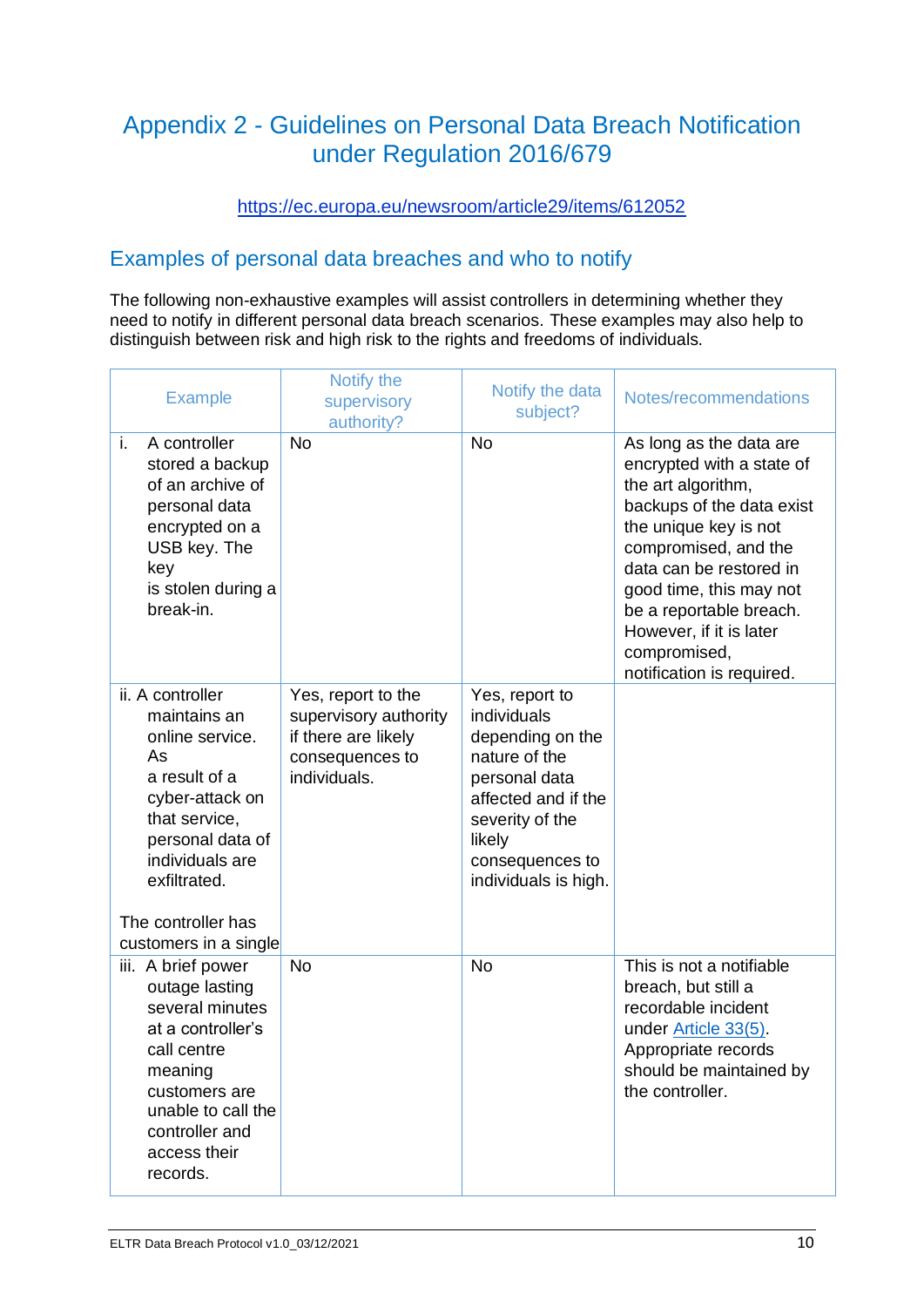| iv. A controller<br>suffers a<br>ransomware<br>attack which<br>results in all data<br>being encrypted.<br>No back-ups are<br>available and the<br>data cannot be<br>restored. On<br>investigation, it<br>becomes clear<br>that the<br>ransomware's<br>only functionality<br>was to encrypt<br>the data, and that<br>there was no                                                                                                                                                             | Yes, report to the<br>supervisory<br>authority, if there are<br>likely consequences<br>to individuals as this<br>is a loss of<br>availability. | Yes, report to<br>individuals,<br>depending on the<br>nature of the<br>personal data<br>affected and the<br>possible effect of<br>the<br>lack of availability of<br>the data, as well as<br>other likely<br>consequences. | If there was a backup<br>available and data could<br>be restored in good time,<br>this would not need to be<br>reported to the<br>supervisory authority or<br>to individuals as there<br>would have been no<br>permanent loss of<br>availability or<br>confidentiality. However,<br>if the supervisory<br>authority became aware<br>of the incident by other<br>means, it may consider<br>an investigation to assess<br>compliance with the<br>broader security |
|----------------------------------------------------------------------------------------------------------------------------------------------------------------------------------------------------------------------------------------------------------------------------------------------------------------------------------------------------------------------------------------------------------------------------------------------------------------------------------------------|------------------------------------------------------------------------------------------------------------------------------------------------|---------------------------------------------------------------------------------------------------------------------------------------------------------------------------------------------------------------------------|-----------------------------------------------------------------------------------------------------------------------------------------------------------------------------------------------------------------------------------------------------------------------------------------------------------------------------------------------------------------------------------------------------------------------------------------------------------------|
| other malware<br>present in the<br>system.                                                                                                                                                                                                                                                                                                                                                                                                                                                   |                                                                                                                                                |                                                                                                                                                                                                                           | requirements of Article<br>32.                                                                                                                                                                                                                                                                                                                                                                                                                                  |
| v. An individual<br>phones a bank's<br>call centre to<br>report a data<br>breach. The<br>individual has<br>received a<br>monthly<br>statement for<br>someone else.<br>The controller<br>undertakes a<br>short<br>investigation (i.e.<br>completed within<br>24 hours) and<br>establishes with<br>a reasonable<br>confidence that a<br>personal data<br>breach has<br>occurred and<br>whether it has a<br>systemic flaw<br>that may mean<br>other individuals<br>are or might be<br>affected. | Yes                                                                                                                                            | Only the individuals<br>affected are notified<br>if there is high risk<br>and it is clear that<br>others were not<br>affected.                                                                                            | If, after further<br>investigation, it is<br>identified that more<br>individuals are affected,<br>an update to the<br>supervisory authority<br>must be made and the<br>controller takes the<br>additional step of<br>notifying other<br>individuals if there is high<br>risk to them.                                                                                                                                                                           |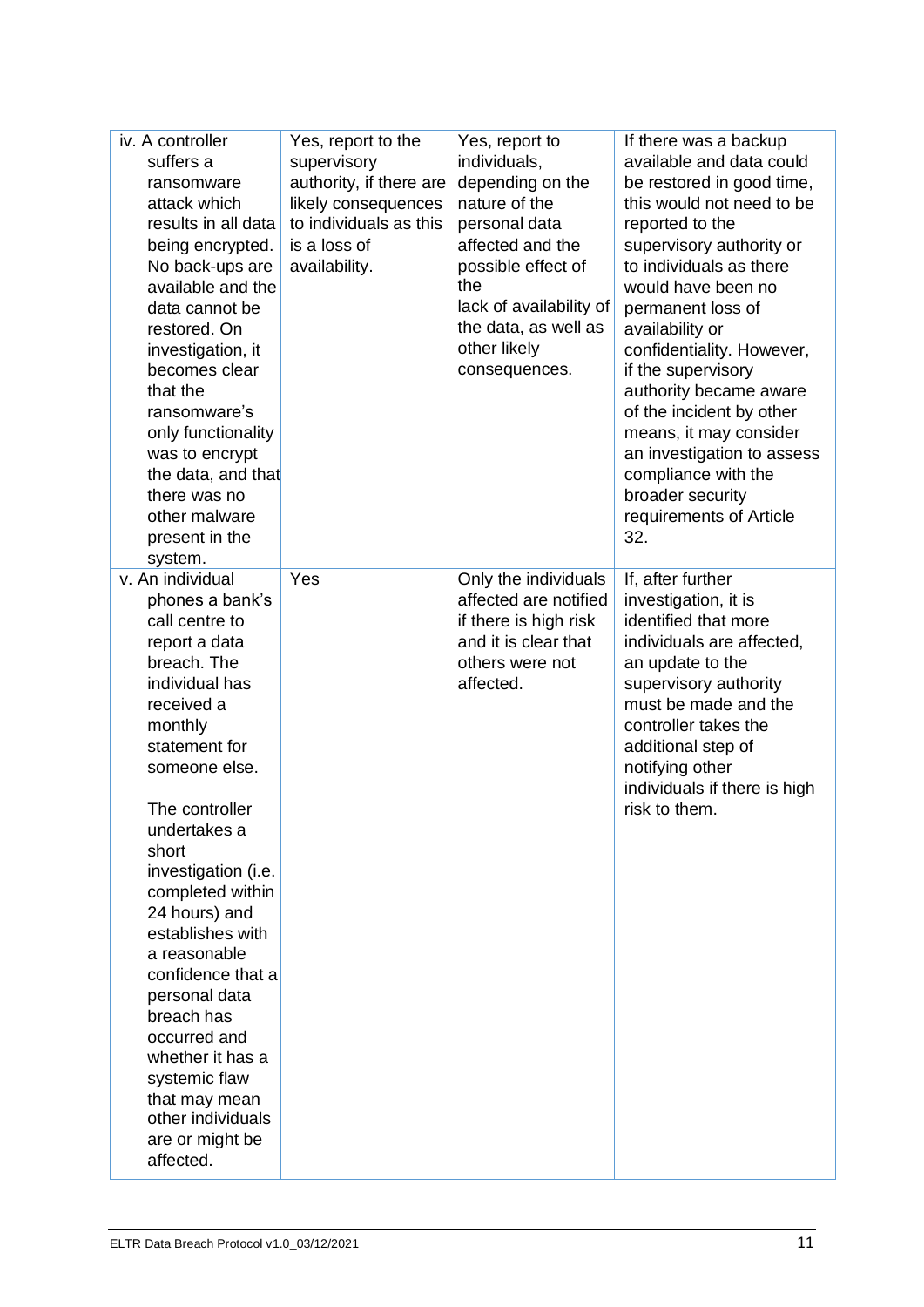| vi. A controller<br>operates an<br>online<br>marketplace and<br>has customers in<br>multiple Member<br>States. The<br>marketplace<br>suffers a cyber-<br>attack and<br>usernames,<br>passwords and<br>purchase history<br>are published<br>online by the<br>attacker. | Yes, report to lead<br>supervisory authority<br>if involves cross<br>border processing.                                                                                                                                                                                                                                                                                                                                                                                                                                                                                            | Yes, as could lead<br>to high risk.                                                             | The controller should<br>take action, e.g., by<br>forcing password resets<br>of the affected accounts,<br>as well as other steps to<br>mitigate the risk.<br>The controller should<br>also consider any other<br>notification obligations,<br>e.g., under the NIS<br>Directive as a digital<br>service provider.                                                                                                                    |
|-----------------------------------------------------------------------------------------------------------------------------------------------------------------------------------------------------------------------------------------------------------------------|------------------------------------------------------------------------------------------------------------------------------------------------------------------------------------------------------------------------------------------------------------------------------------------------------------------------------------------------------------------------------------------------------------------------------------------------------------------------------------------------------------------------------------------------------------------------------------|-------------------------------------------------------------------------------------------------|-------------------------------------------------------------------------------------------------------------------------------------------------------------------------------------------------------------------------------------------------------------------------------------------------------------------------------------------------------------------------------------------------------------------------------------|
| vii. A website<br>hosting<br>company acting<br>as a data<br>processor<br>identifies an error<br>in the code which<br>controls user<br>authorisation.<br>The effect of the<br>flaw means that<br>any user can<br>access the<br>account details of<br>any other user.   | As the processor, the<br>website hosting<br>company must notify<br>its affected clients<br>(The controllers)<br>without undue delay.<br>Assuming that the<br>website hosting<br>company has<br>conducted its own<br>investigation the<br>affected controllers<br>should be reasonably<br>confident as to<br>whether each has<br>suffered a breach<br>and therefore, is likely<br>to be considered as<br>having "become<br>aware" once they<br>have been notified by<br>the hosting company<br>(the processor). The<br>controller then must<br>notify the supervisory<br>authority. | If there is likely no<br>high risk to the<br>individuals they do<br>not need to be<br>notified. | The website hosting<br>company (processor)<br>must consider any other<br>notification obligations<br>(e.g., under the NIS<br>Directive as a digital<br>service provider).<br>If there is no evidence of<br>this vulnerability being<br>exploited with any of its<br>controllers, a notifiable<br>breach may not have<br>occurred, but it is likely to<br>be recordable or be a<br>matter of non-<br>compliance under Article<br>32. |
| viii. Medical records<br>in a hospital are<br>unavailable for<br>the period of 30<br>hours due to a<br>cyber-attack.                                                                                                                                                  | Yes, the hospital is<br>obliged to notify as<br>high-risk to patient's<br>well-being and<br>privacy may occur.                                                                                                                                                                                                                                                                                                                                                                                                                                                                     | Yes, report to the<br>affected<br>individuals.                                                  |                                                                                                                                                                                                                                                                                                                                                                                                                                     |